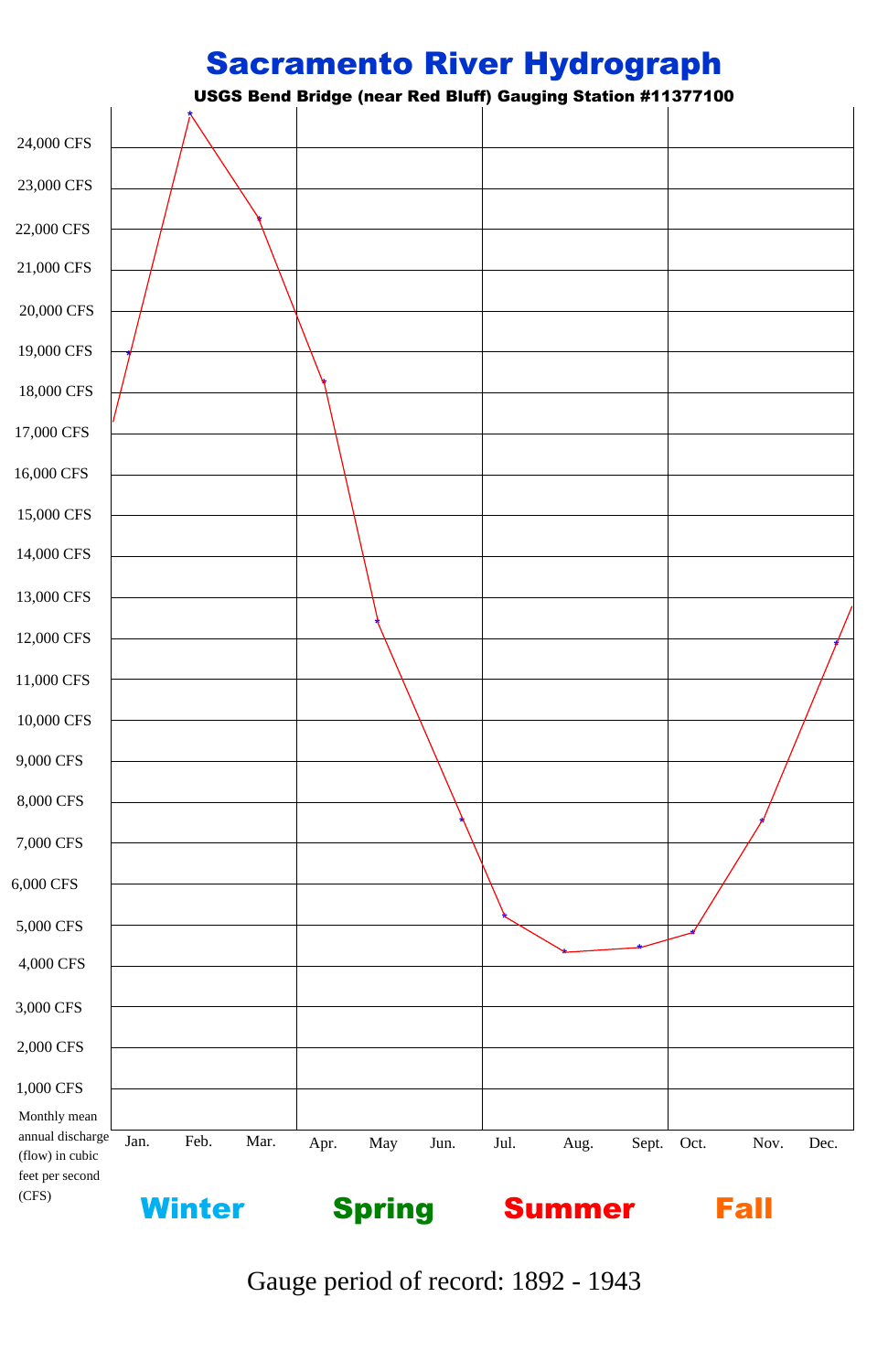## **Feather River Hydrograph**

**USGS Oroville Gauging Station # 1140700** 24,000 CFS 24,000 CFS<br>23,000 CFS<br>22,000 CFS<br>21,000 CFS<br>20,000 CFS<br>19,000 CFS<br>18,000 CFS<br>17,000 CFS<br>16,000 CFS<br>15,000 CFS<br>14,000 CFS<br>14,000 CFS<br>11,000 CFS<br>11,000 CFS<br>10,000 CFS<br>10,000 CFS<br>10,000 CFS<br>10,000 CFS<br>10,000 CFS<br>10,000 CFS<br>5, 23,000 CFS 22,000 CFS 21,000 CFS 20,000 CFS 19,000 CFS 18,000 CFS 17,000 CFS 16,000 CFS 15,000 CFS 14,000 CFS 13,000 CFS 12,000 CFS \* 11,000 CFS **\*** 10,000 CFS **\* \*** 9,000 CFS 8,000 CFS 7,000 CFS 6,000 CFS \* \* 5,000 CFS 4,000 CFS

| 6,000 CFS                                                              |      |               |      |      |               |                                      |      |               |       |      |             |      |
|------------------------------------------------------------------------|------|---------------|------|------|---------------|--------------------------------------|------|---------------|-------|------|-------------|------|
| 5,000 CFS                                                              |      |               |      |      |               |                                      |      |               |       |      |             |      |
| 4,000 CFS                                                              |      |               |      |      |               |                                      |      |               |       |      |             |      |
| 3,000 CFS                                                              |      |               |      |      |               |                                      |      |               |       |      |             |      |
| 2,000 CFS                                                              |      |               |      |      |               |                                      |      |               |       |      |             |      |
| 1,000 CFS                                                              |      |               |      |      |               |                                      |      |               |       |      |             |      |
| Monthly mean<br>annual discharge<br>(flow) in cubic<br>feet per second | Jan. | Feb.          | Mar. | Apr. | May           | Jun.                                 | Jul. | Aug.          | Sept. | Oct. | Nov.        | Dec. |
| (CFS)                                                                  |      | <b>Winter</b> |      |      | <b>Spring</b> |                                      |      | <b>Summer</b> |       |      | <b>Fall</b> |      |
|                                                                        |      |               |      |      |               | <b>Period of Record: 1901 - 1967</b> |      |               |       |      |             |      |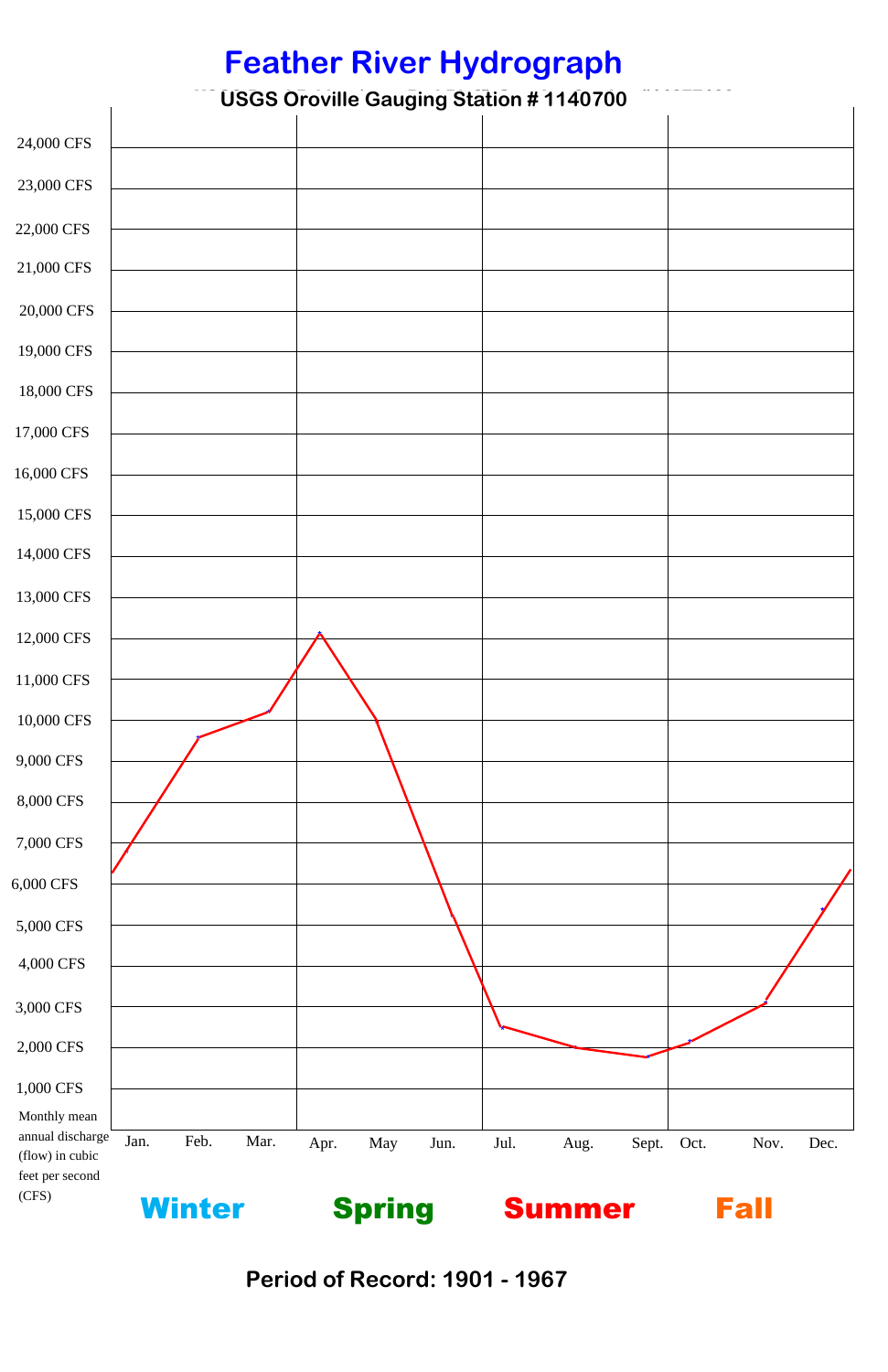## **American River Hydrograph**

|                                                     |      |               |      |      |               |                                      |      | <b>American River Hydrograph</b>                |       |      |             |      |
|-----------------------------------------------------|------|---------------|------|------|---------------|--------------------------------------|------|-------------------------------------------------|-------|------|-------------|------|
|                                                     |      |               |      |      |               |                                      |      | <b>USGS Fair Oaks Gauging Station #11446500</b> |       |      |             |      |
| 24,000 CFS                                          |      |               |      |      |               |                                      |      |                                                 |       |      |             |      |
| 23,000 CFS                                          |      |               |      |      |               |                                      |      |                                                 |       |      |             |      |
| 22,000 CFS                                          |      |               |      |      |               |                                      |      |                                                 |       |      |             |      |
| 21,000 CFS                                          |      |               |      |      |               |                                      |      |                                                 |       |      |             |      |
| 20,000 CFS                                          |      |               |      |      |               |                                      |      |                                                 |       |      |             |      |
| 19,000 CFS                                          |      |               |      |      |               |                                      |      |                                                 |       |      |             |      |
| 18,000 CFS                                          |      |               |      |      |               |                                      |      |                                                 |       |      |             |      |
| 17,000 CFS                                          |      |               |      |      |               |                                      |      |                                                 |       |      |             |      |
| 16,000 CFS                                          |      |               |      |      |               |                                      |      |                                                 |       |      |             |      |
| 15,000 CFS                                          |      |               |      |      |               |                                      |      |                                                 |       |      |             |      |
| 14,000 CFS                                          |      |               |      |      |               |                                      |      |                                                 |       |      |             |      |
| 13,000 CFS                                          |      |               |      |      |               |                                      |      |                                                 |       |      |             |      |
| 12,000 CFS                                          |      |               |      |      |               |                                      |      |                                                 |       |      |             |      |
| 11,000 CFS                                          |      |               |      |      |               |                                      |      |                                                 |       |      |             |      |
| 10,000 CFS                                          |      |               |      |      |               |                                      |      |                                                 |       |      |             |      |
| 9,000 CFS                                           |      |               |      |      |               |                                      |      |                                                 |       |      |             |      |
| 8,000 CFS                                           |      |               |      |      |               |                                      |      |                                                 |       |      |             |      |
| 7,000 CFS                                           |      |               |      |      |               |                                      |      |                                                 |       |      |             |      |
| 6,000 CFS                                           |      |               |      |      |               |                                      |      |                                                 |       |      |             |      |
| 5,000 CFS                                           |      |               |      |      |               |                                      |      |                                                 |       |      |             |      |
| $4,\!000$ CFS                                       |      |               |      |      |               |                                      |      |                                                 |       |      |             |      |
| 3,000 CFS                                           |      |               |      |      |               |                                      |      |                                                 |       |      |             |      |
| 2,000 CFS                                           |      |               |      |      |               |                                      |      |                                                 |       |      |             |      |
| 1,000 CFS                                           |      |               |      |      |               |                                      |      |                                                 |       |      |             |      |
| Monthly mean<br>annual discharge<br>(flow) in cubic | Jan. | Feb.          | Mar. | Apr. | May           | Jun.                                 | Jul. | Aug.                                            | Sept. | Oct. | Nov.        | Dec. |
| feet per second<br>(CFS)                            |      | <b>Winter</b> |      |      | <b>Spring</b> |                                      |      | <b>Summer</b>                                   |       |      | <b>Fall</b> |      |
|                                                     |      |               |      |      |               | <b>Period of Record: 1904 - 1952</b> |      |                                                 |       |      |             |      |